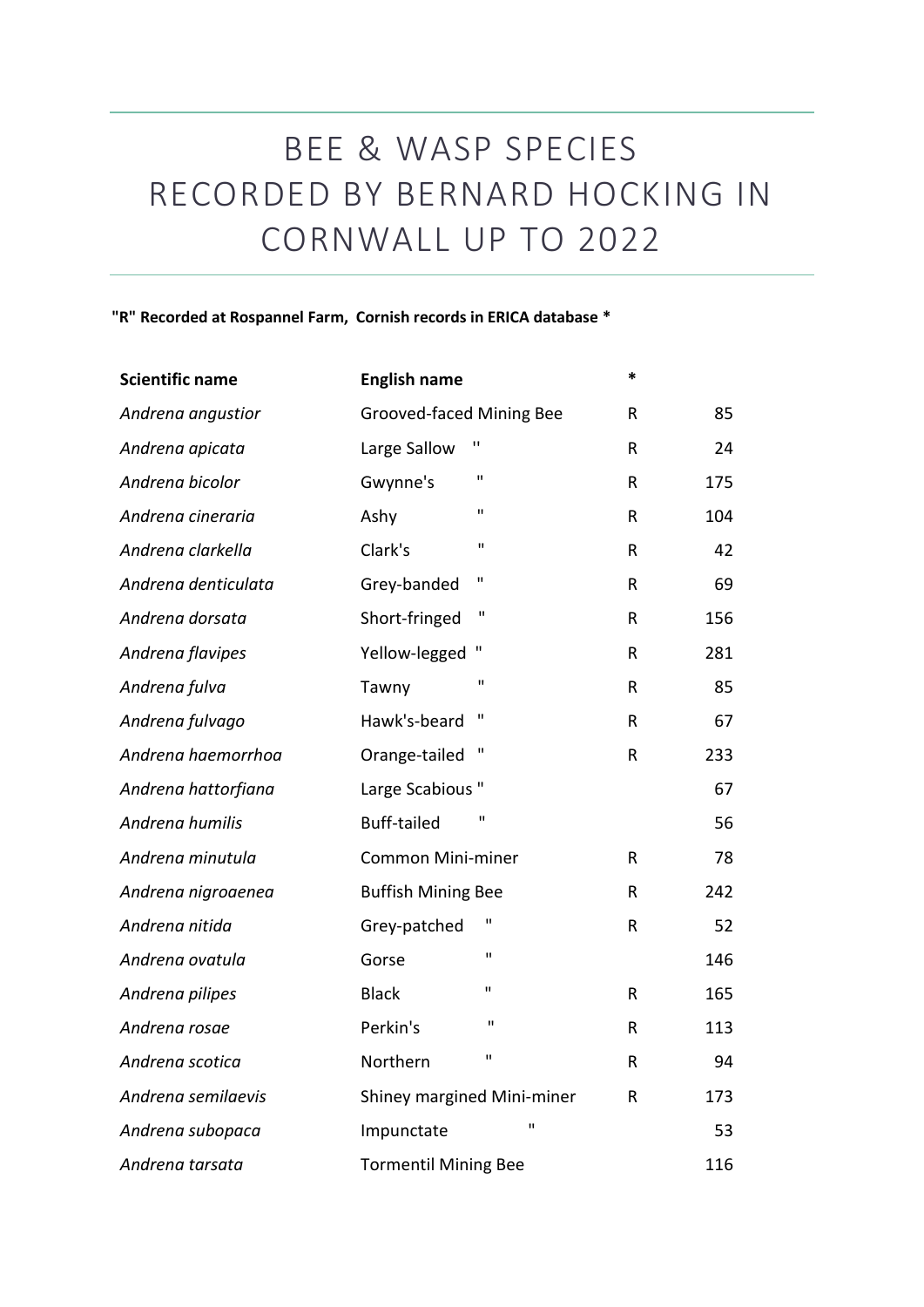| Andrena thoracica         | Cliff                        | $\mathbf{H}$ | R            | 207  |
|---------------------------|------------------------------|--------------|--------------|------|
| Andrena trimmerana        | <b>Trimmer's Mining Bee</b>  |              | R            | 95   |
| Andrena wilkella          | Wilke's                      | п            | R            | 101  |
| <b>Bombus barbutellus</b> | <b>Barbut's Cuckoo Bee</b>   |              | R            | 70   |
| <b>Bombus hortorum</b>    | Garden Bumblebee             |              | R            | 1331 |
| <b>Bombus hypnorum</b>    | <b>Tree</b>                  | п            | $\mathsf{R}$ | 207  |
| <b>Bombus jonellus</b>    | Heath                        | п            | R            | 271  |
| <b>Bombus lapidarius</b>  | Red-tailed                   | $\mathbf{H}$ | R            | 1466 |
| <b>Bombus pascuorum</b>   | Common Carder"               |              | R            | 3034 |
| <b>Bombus sylvestris</b>  | Forest                       | п            | R            | 92   |
| <b>Bombus terrestris</b>  | <b>Buff-tailed</b>           | $\mathbf{H}$ | R            | 2569 |
| Lasioglossum albipes      | <b>Bloomed Furrow Bee</b>    |              | R            | 118  |
| Lasioglossum calceatum    | Common                       | $\mathbf{H}$ | R            | 413  |
| Lasioglossum cupromicans  | Turquoise                    | П            |              | 6    |
| Lasioglossum leucozonium  | White-zoned                  | п            | R            | 249  |
| Lasioglossum morio        | Green                        | $\mathbf{H}$ |              | 227  |
| Lasioglossum              |                              |              |              |      |
| smeathmanellum            | Smeathman's                  | п            | $\mathsf{R}$ | 420  |
| Lasioglossum zonulum      | <b>Bull-headed</b>           | п            |              | 74   |
| Megachile centuncularis   | Patchwork Leafcutter Bee     |              | R            | 74   |
| Megachile maritima        | Coast                        | п            |              | 67   |
| Megachile versicolor      | Brown-footed                 | п            |              | 25   |
| Megachile willughbiella   | Willughby's                  | П            | R            | 42   |
| Nomada fabriciana         | <b>Fabricius's Nomad Bee</b> |              | R            | 126  |
| Nomada flava              | Flavous                      | П            | R            | 114  |
| Nomada fucata             | Painted                      | $\mathbf{H}$ |              | 63   |
| Nomada fulvicornis        | Orange-horned                | п            |              | 7    |
| Nomada goodeniana         | Gooden's                     | $\mathbf{H}$ | R            | 155  |
| Nomada leucophthalma      | Early                        | п            | R            | 43   |
| Nomada marshamella        | Marsham's                    | п            |              | 141  |
| Nomada roberjeotiana      | Tormentil                    | $\mathbf{H}$ |              | 30   |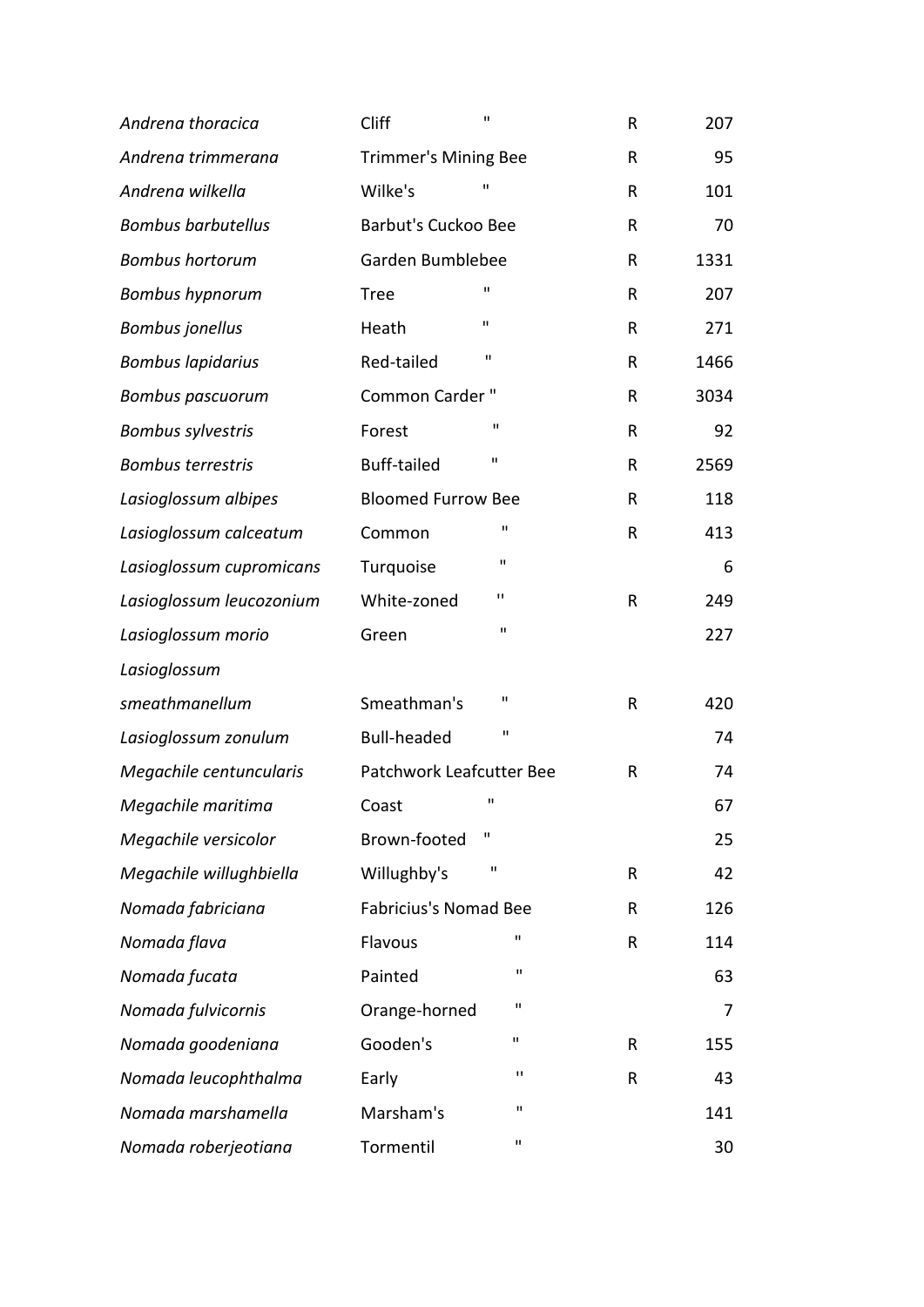| Hylaeus brevicornis      | Short-horned Yellow-face Bee  |   | 81  |
|--------------------------|-------------------------------|---|-----|
| Hylaeus hyalinatus       | $\mathbf{H}$<br>Hairy         |   | 150 |
| Osmia aurulenta          | <b>Gold-fringed Mason Bee</b> |   | 93  |
| Osmia bicornis (rufa)    | п<br>Red                      | R | 72  |
| Epeolus cruciger         | <b>Red-thighed Epeolus</b>    |   | 28  |
| Eucera longicornis       | Long-horned Bee               |   | 100 |
| Apis mellifera           | <b>Honey Bee</b>              | R | 502 |
| Anthophora bimaculata    | Green-eyed Flower Bee         |   | 129 |
| Anthophora furcata       | <b>Fork-tailed Flower Bee</b> | R | 43  |
| Anthophora plumipes      | Hairy-footed                  | R | 158 |
| Colletes similis         | <b>Bare-saddled Colletes</b>  | R | 220 |
| Colletes succinctus      | п<br>Heather                  | R | 68  |
| Dasypoda artipes         | Pantaloon Bee                 |   | 55  |
| Coelioxys conoidea       | Large Sharp-tailed Bee        | R | 54  |
| Melitta leporina         | Clover Melitta                | R | 19  |
| Anthidium manicatum      | <b>Wool Carder Bee</b>        | R | 109 |
| Panurgus banksianus      | Large Shaggy Bee              |   | 194 |
| Sphecodes monilicornis   | Box-headed Blood Bee          |   | 119 |
| Halictus ribicundus      | Orange-legged Furrow Bee      |   | 160 |
| Melecta albifrons        | <b>Common Mourning Bee</b>    | R | 30  |
|                          | Wasps                         |   |     |
| Ancistrocerus oviventris |                               | R | 127 |
| Ancistrocerus parietinus |                               | R | 24  |
| Ammophilia sabulosa      |                               |   | 221 |
| Argogorytes mystaceus    |                               |   | 29  |
| Chrysis ignita           |                               | R | 43  |
| Chrisis impressa         |                               | R | 36  |
| Chrisis impressa         |                               |   | 52  |
| Cerceris arenaria        |                               | R | 134 |
| Crossocerus dimidiatus   |                               |   | 25  |
| Crossocerus megacephalus |                               | R | 36  |